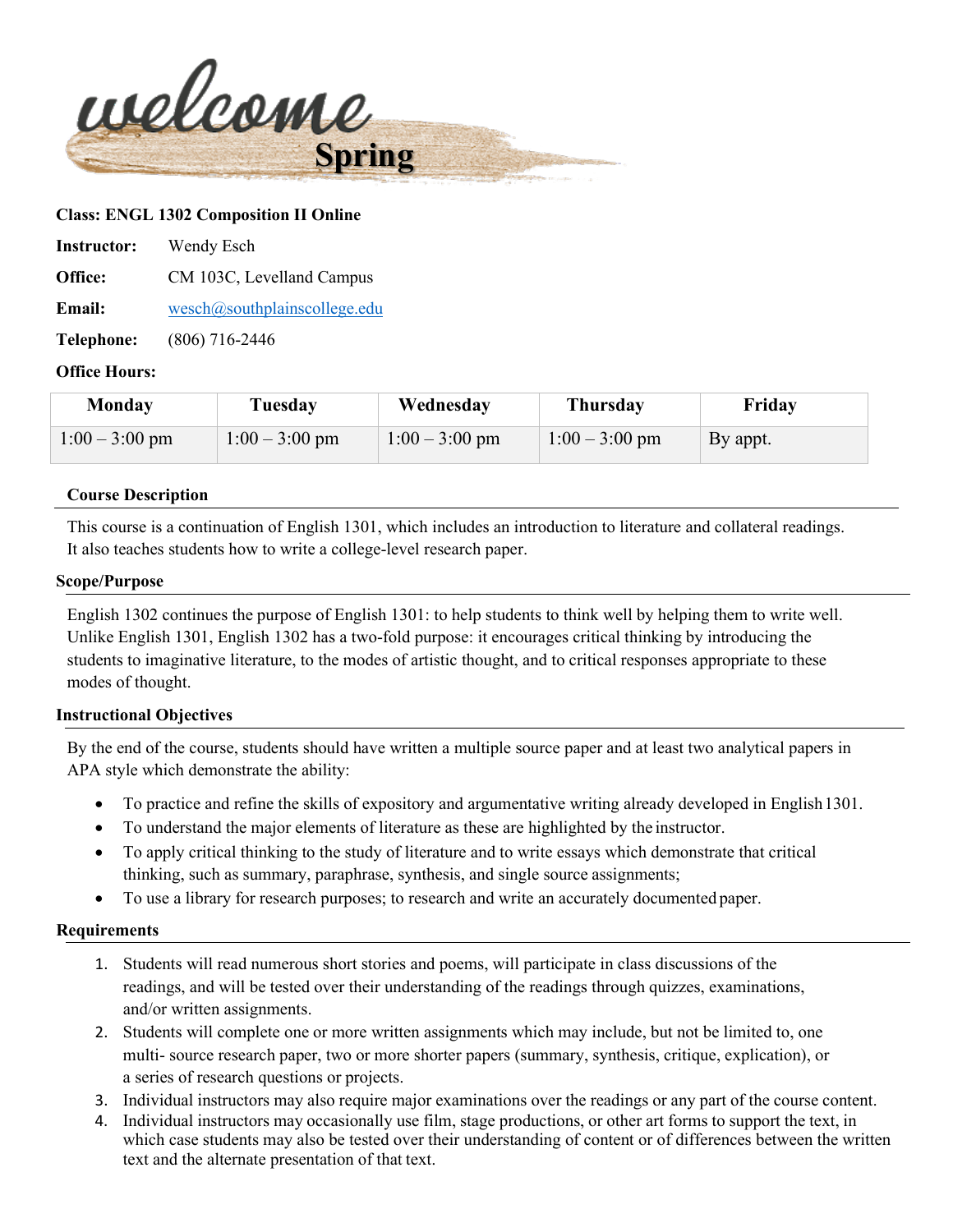The textbook (ebook) required for this course will be provided to you in class. **You DO NOT need to purchase a book/code from the bookstore.**

# **How to access your Ebook and MindTap assignments/ Registration**

The first time you click on a MindTap assignment in Blackboard, you will be required to

register your account. I will walk you through the registration process during class.

\*\*You can also download the free *[Cengage Mobile App](https://www.cengage.com/mobile-app/)* to get your eTextbook and study tools on your cell phone.

# **Inclusive Access:**

- **Textbook:** The textbook and resources for this course are available in digital format through the Inclusive Access textbook program at South Plains College. That means the e-book edition of the textbook and/or all required resources are provided to students through Blackboard from the first day of class. The fee for the e-book/resources is the lowest price available from the publisher and bookstore and is included in the student tuition/fee payment. Therefore, students do not have to purchase a separate textbook or access card for this course.
- **E-book features:** Access to a cloud-based e-reader is provided by RedShelf via Blackboard. RedShelf e-book features include the ability to hear the text read aloud, highlight, take notes, create flash cards, see word definitions, build study guides, print select pages, and download up to 20% of the book for offline access. Visit <https://solve.redshelf.com/hc/en-us/requests/new> for e-book issues and support.
- **Opting out of Inclusive Access:** As long as they meet the opt-out deadline, students may choose not to participate in the Inclusive Access program if they have a textbook from another source. Students should check with the instructor for advice before deciding to opt out because Inclusive Access is the cheapest option for most students. Students should also find out whether course work is required in an online platform like *Mindtap* or *Connect*. If so, students who opt out would be required to purchase access to that platform in addition to acquiring the e-book on their own. To opt out of the Inclusive Access e-book/resources, students need to email [tfewell4texasbookcompany@gmail.com](mailto:tfewell4texasbookcompany@gmail.com) before the census date. Students must include their first name, last name, student ID number, and the course they are opting out of in the email. Once students have been opted out of Inclusive Access, they will receive a confirmation email. Students who need assistance to opt out should contact the SPC Bookstore. The Inclusive Access fee will be refunded to students who opt out before the census date for their term of enrollment. The census date for fall and spring is the twelfth-class day. The census date for shorter terms varies between the second- and third-class day.

# **Software Requirements**

You are required to have access to the following technologies:

- High-speed Internet connection
- *Internet Browser:* Blackboard is designed to work best with the **Mozilla Firefox or Chrome** browser. Mac users may use either Firefox or Safari--both seem to work well with Blackboard.
- Your Blackboard account and Mindtap account are provided with this course.
- *You also have access to FREE Microsoft Office 365: Word and PowerPoint*:
	- As a member of the SPC community, you have free access to Office 365.
	- Office 365 provides online access to Microsoft Word, Microsoft Excel, Microsoft PowerPoint, and 1TB of free online storage with Microsoft OneDrive
	- You can use Office 365 online or install it on your PC, Mac, or mobile device.
	- To access Office 365, go to <https://www.office.com/GetOffice365> and click the link "Find out if You're Eligible."

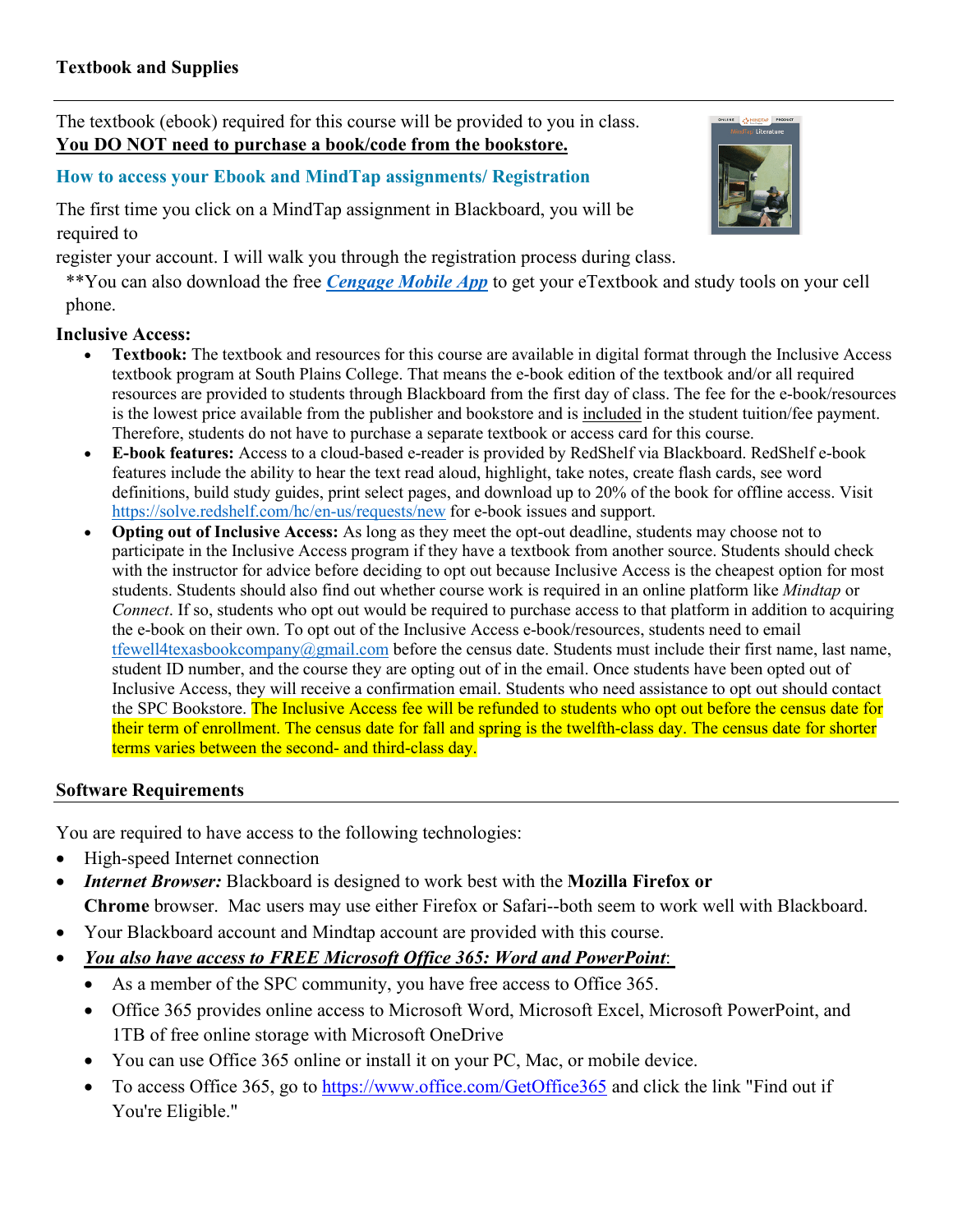• Complete the registration process with your SPC email address (your *Blackboard [username@southplainscollege.edu\)](mailto:username@southplainscollege.edu)*, create a new password, and wait for your online account to be provisioned. This process takes a few minutes the first time you log in.

# **Communication**

| <b>To Contact Me:</b>                         | <b>Ways that I will contact you:</b>               |
|-----------------------------------------------|----------------------------------------------------|
|                                               | South Plains College email -Plan to check it every |
| Email me at wesch $@$ southplainscollege.edu. | day.                                               |
| Send me a message with your cell phone in     | Remind text alerts-(We will sign up in class.)     |
| Remind.                                       |                                                    |
| Call my office at 806-716-2446 $&$ leave a    | Announcements in your Blackboard class.            |
| message.                                      |                                                    |
|                                               |                                                    |
| Drop by during my office hours.               | I return emails, texts, and calls within 24 hours. |

### **Attendance Policy**

I recommend that you access our course at least three times a week to work on the week's assignments. To experience more success, do not procrastinate and attempt to complete a whole week's assignments the day (or night!) before they are due.

You should log in to Blackboard frequently and check your Course Messages, Announcements, and SPC email daily. I will post announcements and send emails regularly.

If you have not submitted any assignments by the twelfth-class day, your access to the course will be blocked and the Registrar's Office will remove you from my class roster.

Be advised – I will accept late work but only within a week of the due date.

# **Semester Calendar and Weekly Assignments**

Calendar & Assignments is the entry page for ENGL 1302 and is available as a link in the Course Content menu as well. The course material is released in weekly segments (ex. Week 1, Week 2), and each week runs from Tuesday 12:00 P.M. to Tuesday 12:00 P.M. of the following week.

It is very important that you keep up with which week of the semester we are in so you will know when that week's assignments are due. So, for example, let's say that Week 1 begins on Tuesday, January 19; all assignments for Week 1 would be due by 12:00 P.M. on Tuesday of the following week, January 26.

Weekly Assignments are normally posted by Tuesday of each week and detail the readings, discussion forums, exercises, quizzes, tests, and papers to be completed. Due dates are normally 12:00 P.M. on Tuesday of the following week. I recommend you print out the weekly assignment sheets and keep them in a three-ring binder, along with all the other handouts you will be getting in this course. Use the assignment sheet as a checklist for the week. To print a Blackboard page, use the Print option in your internet browser.

# **Grading Policy**

Final grades will be assigned based on the following percentages: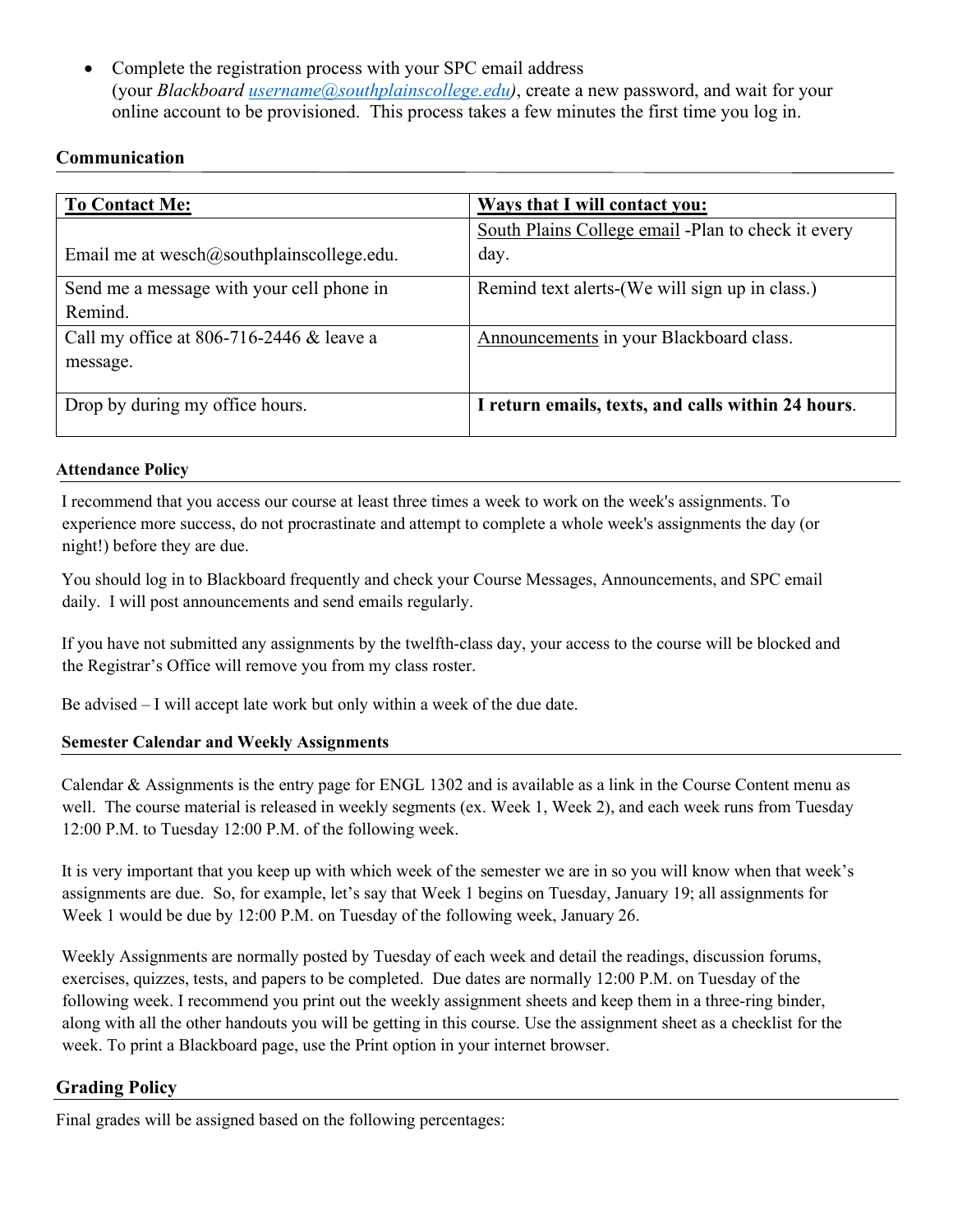| <b>Quizzes</b>                 | 20%  |
|--------------------------------|------|
| <b>Lit Writing Assignments</b> | 20%  |
| MindTap & Daily Work           | 20%  |
| <b>Discussion/Padlet Posts</b> | 20%  |
| <b>Research Paper</b>          | 20%  |
| <b>Total</b>                   | 100% |

| A (Superior):     | $90 - 100$ |
|-------------------|------------|
| $B$ (Good):       | 80-89      |
| $C$ (Acceptable): | 70-79      |
| D (Poor):         | 60-69      |
| F (Unacceptable): | ()-59      |

**GRADE TOTAL**

**OPTIONAL EXTRA CREDIT:** Earn extra points by completing extra-credit assignments.

**It is up to you to monitor your average and course progress.** If you feel that you need to discuss your course progress with me, it is your responsibility to contact me to meet. You can find your current average via the 'My Grades' link in Blackboard.

### **Reading Assignments and Video Lectures**

Mandatory, assigned reading is required for this course; you may also be required to watch recorded video lectures. Reading and video lecture assignments can be found in the course modules in Blackboard.

#### **Reading Quizzes**

It will be particularly important for you to read the fiction reading so that you may participate in class discussion and reading quizzes. Be sure – before you start the quiz – to read/listen/watch the stories/selections very carefully.

Be sure you have a stable, high-speed Internet connection before beginning the quizzes, so you do not run into technical difficulties.

#### **Writing Assignments**

You will be required to write a short story essay and character analysis essay for this course. Instructions for these assignments can be found in Blackboard.

#### **Padlet Posts**

You will be using Padlet in this course. Padlet is very easy to use and has a user-friendly interface. It is web based and does not require any software installation. It allows you to easily add notes, text, images, videos, and drawings to your instructor's wall. You can also add word documents from computer to your Padlet wall. Padlet works across multiple devices including mobile phones.

#### **Discussion Posts**

Collaboration and communication are essential to success in both the academic and professional setting. To practice these skills and further our knowledge of the subjects we cover in this course, each student will be required to participate in discussions and Padlet posts.

There are two parts to each module discussion assignment. The first is an **initial post**. The second part includes **responses** to your peers, which will be due in the second half of each module. A 5-point deduction will be applied to initial posts not posted by the first deadline, and no response posts will be counted for credit after the second deadline.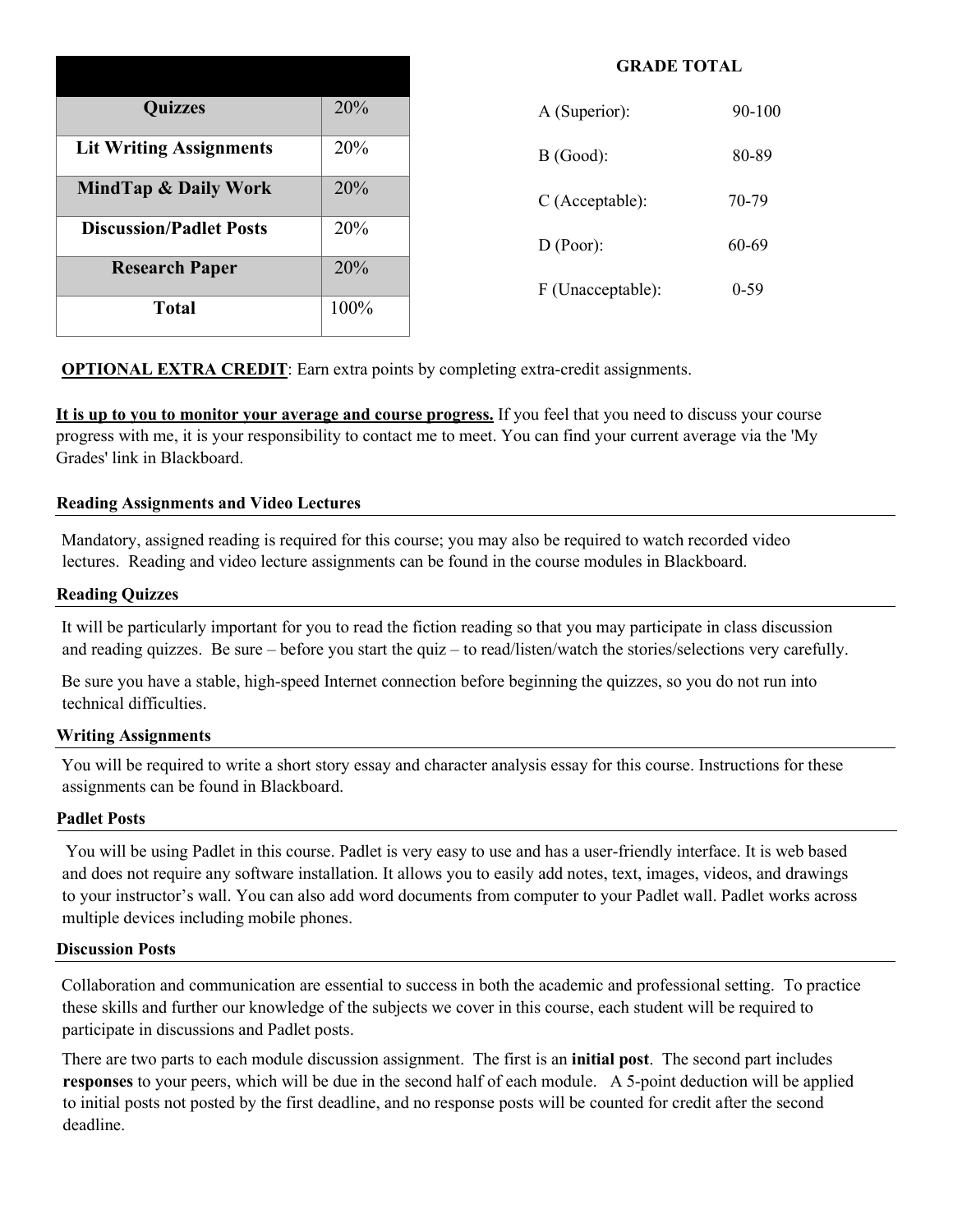# **Research Project**

You will be required to complete a multi-part research project over the course of the semester. Details for these assignments can be found in Blackboard. Late work will incur a deduction.

Due dates are posted on the course calendar*. Late work will be accepted but will incur a point penalty at the discretion of the instructor.*

As an online student, you assume the responsibility for your technology. I suggest three things:

- 1. Have a backup plan in place from day one, just in case your technology fails.
- 2. After submitting an assignment, return to the assignment submission before the due date and make sure it's been submitted properly. If it is not submitted properly by the due date, you will not receive credit for it, regardless of whether or not you thought the paper had submitted.
- 3. Do not wait until the last minute to submit assignments. If you have trouble, but no one is available to help you, you will still not able to submit the assignment late.
- 4. You are responsible for making sure your work has been submitted properly.

# **Assignment Submission**

TURNITIN is where papers are submitted and graded inside our Blackboard course.

# **I cannot accept any assignment via email, for any reason. All files must be submitted via the assignment tool in the Blackboard modules.**

As an online student, you assume responsibility for your technology. I suggest three things:

- 1. Have a backup plan in place from day one, just in case your technology fails.
- 2. After submitting an assignment, return to the assignment submission before the due date or check your SPC email for submission acknowledgment to verify it has been submitted correctly. If it is not submitted properly by the due date, you will not receive credit for it, regardless of whether you thought the paper had been sent.
- 3. Do not wait until the last minute to submit assignments. If you have trouble, but no one is available to help you, you will incur the late deduction associated with late assignments.
- **4.** Additionally, all files must be submitted as .docx documents (Microsoft Word). Other file formats such as. gdoc, .pages, .odt, .rtf, or .txt files will not work with Turnitin. **If you are writing your essay on Google Docs, you will need to download the paper to your computer in Microsoft Word format before submitting it to Turnitin.**

*Please contact the Computer Help Desk at (806)716-2600 or Blackboard Help at (806)716-2180 with any problems related to technology. Remember, you are responsible for making sure your work has been submitted properly.*

### **Style Guide**

We will use the MLA style guide for formatting and documentation in this course. All papers must be formatted according to MLA 8th edition (2016) style. For MLA 8th edition (2016) documentation and bibliography guidelines, click on the MLA 8 (2016) Style link under Course Tools.

# **Academic Integrity**

It is the aim of the faculty at South Plains College to foster a spirit of complete honesty and a high standard of integrity. The attempt of any student to present as his or her own any work which he or she has not honestly performed is regarded by the faculty and administration as a most serious offense and renders the offender liable to serious consequences and possible suspension. Please refer to the SPC General Catalog regarding consequences for cheating and plagiarism.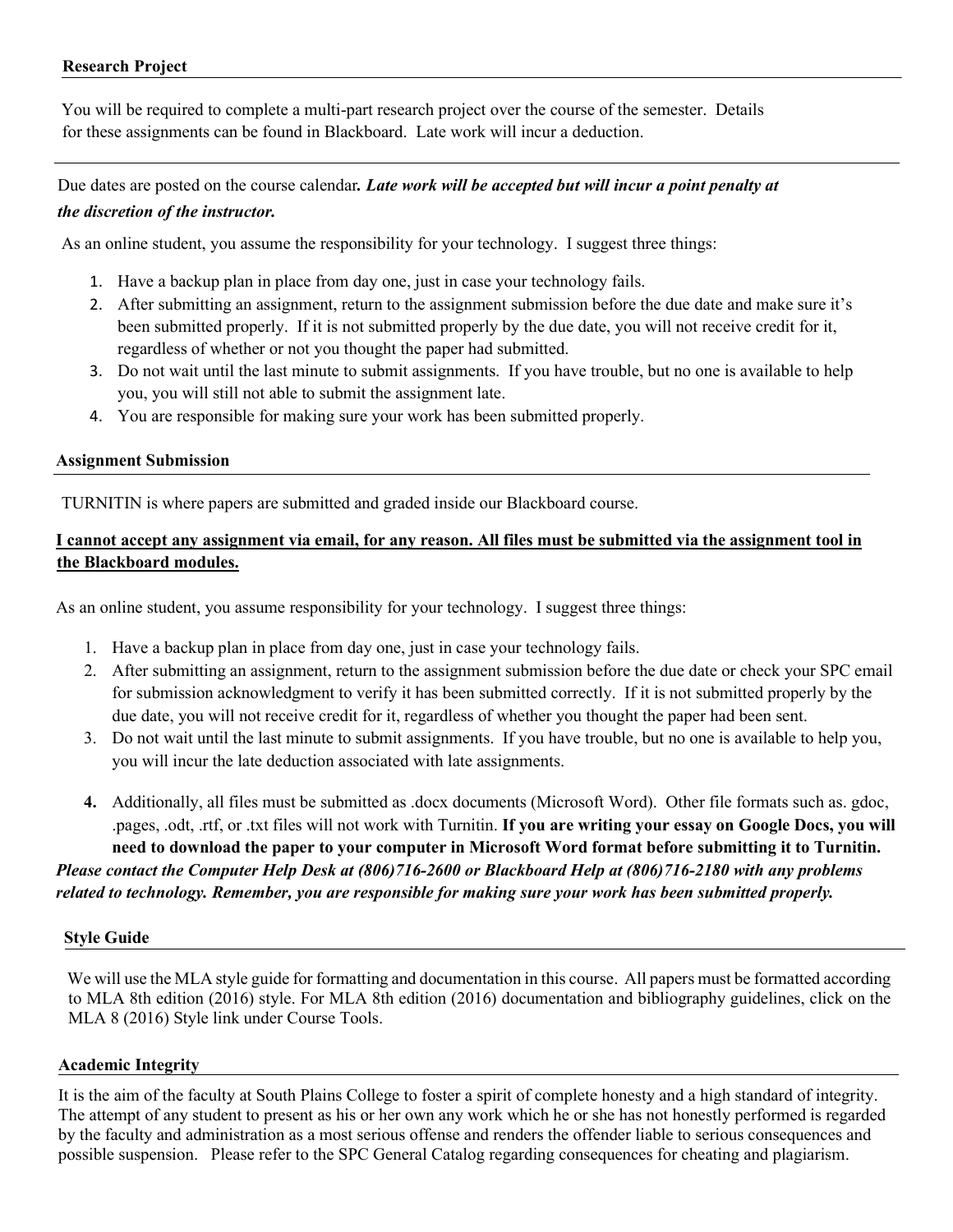\*\*Do not, under any circumstances, turn in another student's work as your own. Do not, under any circumstances, give your work to anyone else to turn in as their own. Do not copy and paste from the Internet. All of these situations are representative of academic dishonesty and will be treated as such. \* I have zero tolerance for cheaters.

### **Disclaimer**

Because we will use Blackboard to conduct a portion of this class, please note that the materials you may be accessing in chat rooms, bulletin boards or unofficial web pages are not officially sponsored by South Plains College. The United States Constitution rights of free speech apply to all members of our community regardless of the medium used. We disclaim all liability for data, information or opinions expressed in these forums.

### **Diversity Statement**

In this course, the teacher will establish and support an environment that values and nurtures individual and group differences and encourages engagement and interaction. Understanding and respecting multiple experiences and perspectives will serve to challenge and stimulate all of us to learn about others, about the larger world, and about ourselves. By promoting diversity and intellectual exchange, we will not only mirror society as it is, but also model society as it should be and can be.

# **Online Tutors Available**

Tutors are available to SPC students for FREE! We look forward to helping you succeed in your classes.

To schedule a tutoring session, go to the website:

<http://www.southplainscollege.edu/exploreprograms/artsandsciences/teacheredtutoring.php>

and select the campus you would like to go to for tutoring or "Live Virtual Tutoring" for live online tutoring with a SPC tutor, then follow the link to the booking page.

# **Special Services**

Students with disabilities, including but not limited to physical, psychiatric, or learning disabilities, who wish to request accommodations in this class should notify the Special Services Office early in the semester so that the appropriate arrangements may be made. In accordance with federal law, a student requesting accommodations must provide acceptable documentation of his/her disability to the Special Services Coordinator. For more information, call or visit the Special Services Office in the Student Services Building, 806-894-9611, extension 2529.

# **Title IX Pregnancy Accommodations Statement**

If you are pregnant, or have given birth within six months, under Title IX you have a right to reasonable accommodations to help continue your education. To activate accommodations, you must submit a Title IX pregnancy accommodations request, along with specific medical documentation, to the Director of Health and Wellness. Once approved, notification will be sent to the student and instructors. It is the student's responsibility to work with the instructor to arrange accommodations. Contact Crystal Gilster, Director of Health and Wellness at 806-716-2362, or email cgilster@southplainscollege.edu for assistance.

### **Student Code of Conduct**

Any successful learning experience requires mutual respect on the part of the student and the instructor. Neither instructor nor student should be subject to others' behavior that is rude, disruptive, intimidating, aggressive, or demeaning**. Student conduct which disrupts the learning process or is deemed disrespectful or threatening shall not be tolerated and may lead to disciplinary action and/or removal from class.** 

# **ENGL 1302 Course Schedule Overview**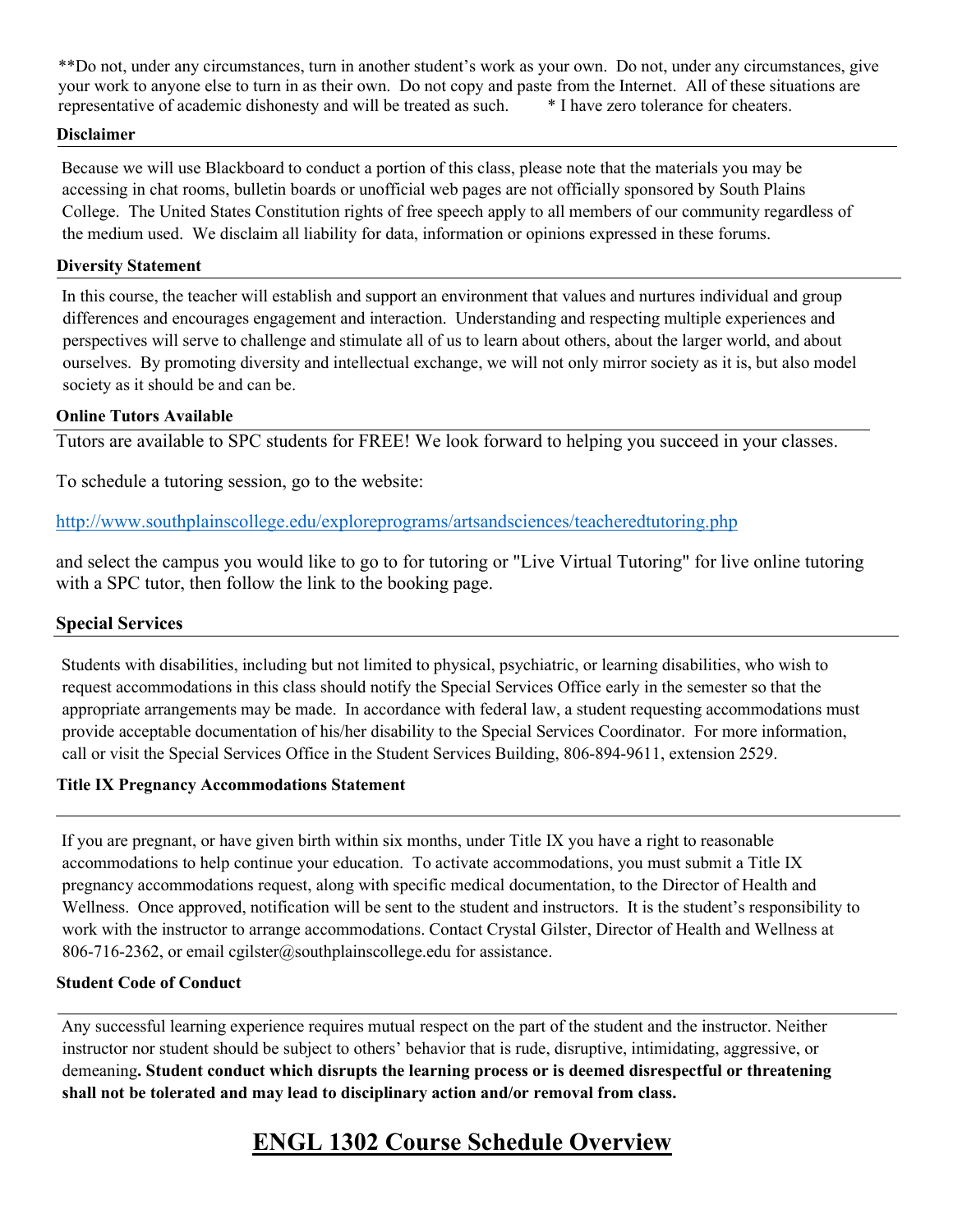| Week                               | <b>ASSIGNMENTS</b>                                                                                                                                                                                                                                                                                                                                                                                                                                                                                                                                                                                                                                                                                                                                                                                                                       | <b>DEADLINE</b>                                                                             |
|------------------------------------|------------------------------------------------------------------------------------------------------------------------------------------------------------------------------------------------------------------------------------------------------------------------------------------------------------------------------------------------------------------------------------------------------------------------------------------------------------------------------------------------------------------------------------------------------------------------------------------------------------------------------------------------------------------------------------------------------------------------------------------------------------------------------------------------------------------------------------------|---------------------------------------------------------------------------------------------|
| <u>Week 1 – </u><br><b>Welcome</b> | The following assignments for Week 1 must be<br>completed/submitted by this week's deadline:<br>Review the Syllabus and Calendar<br>$\bullet$                                                                                                                                                                                                                                                                                                                                                                                                                                                                                                                                                                                                                                                                                            | <b>Week 1 Assignments</b><br><b>Deadline</b><br>Tues., Jan. 26                              |
| <b>Week 2</b>                      | Take the Syllabus Quiz<br>$\bullet$<br>Discussion Post $1st$ post – Introductions/Two Replies<br>$\bullet$<br>Padlet Post - Your favorite hobby<br>$\bullet$<br>Create Mindtap account<br>$\bullet$<br>Complete Mindtap assignment in Week 1 folder<br>$\bullet$<br><b>Student to Student: Tips on Using Mindtap</b><br>$\circ$<br>The following assignments for this week must be.<br>completed/submitted by this week's deadline:<br>Read/Listen to "The Cask of Amontillado" in Mindtap in Week 2 folder.<br>$\bullet$<br>Take "The Cask of Amontillado" quiz in Blackboard.<br>$\bullet$<br>Padlet Post<br>$\bullet$<br>Complete the following assignments in Mindtap Literary folder:<br>$\bullet$<br>Character<br>$\circ$<br>Figures of Speech<br>$\circ$<br>Imagery<br>$\circ$<br>Levels of Diction<br>$\circ$<br>Plot<br>$\circ$ | 12:00 p.m.<br><b>Week 2 Assignments</b><br><b>Deadline</b><br>Tues., Feb. 2<br>$12:00$ p.m. |
| Week $3-$                          | The following assignments for this week must be<br>completed/submitted by this week's deadline:<br>Read/Listen to "The Lottery" in Mindtap Week 3 Folder.<br>$\bullet$<br>Take "The Lottery" quiz in Blackboard.<br>$\bullet$<br>Writing Assignment - Complete/Submit Short Essay<br>$\bullet$<br>Complete the following assignments in Mindtap Literary Folder:<br>$\bullet$<br>Point of View in Fiction<br>$\circ$<br><b>Setting</b><br>$\circ$<br><b>Style</b><br>$\circ$<br>Complete the following assignments in Mindtap Week 3 Folder:<br>٠<br><b>Introduction to Research</b><br>$\circ$                                                                                                                                                                                                                                          | <b>Week 3 Assignments</b><br><b>Deadline</b><br>Tues., Feb. 9<br>12:00 p.m.                 |
| Week 4                             | The following assignments for this week must be<br>completed/submitted by this week's deadline:<br>Discussion Board 2 Initial post.<br>$\bullet$<br>Read/Listen to "The Story of an Hour" in Mindtap Week 4 Folder.<br>$\bullet$<br>Take "The Story of an Hour" quiz in Blackboard.<br>$\bullet$<br>Complete the following assignments in Mindtap Week 4 Folder:<br>$\bullet$<br><b>Revising Sentence Fragments</b><br>$\circ$<br>Run-on Sentences and Comma Splices<br>$\circ$                                                                                                                                                                                                                                                                                                                                                          | <b>Week 4 Assignments</b><br><b>Deadline</b><br><b>Tues., Feb. 16</b><br>$12:00$ p.m.       |
| <b>Week 5</b>                      | The following assignments for this week must be<br>completed/submitted by this week's deadline:<br>Discussion Board 2 Replies<br>$\bullet$<br>Read/Listen to "The Storm" in Mindtap Week 5 Folder.<br>$\bullet$<br>Take "The Storm" quiz in Blackboard.<br>$\bullet$                                                                                                                                                                                                                                                                                                                                                                                                                                                                                                                                                                     | <b>Week 5 Assignments</b><br><b>Deadline</b><br><b>Tues., Feb. 23</b><br>$12:00$ p.m.       |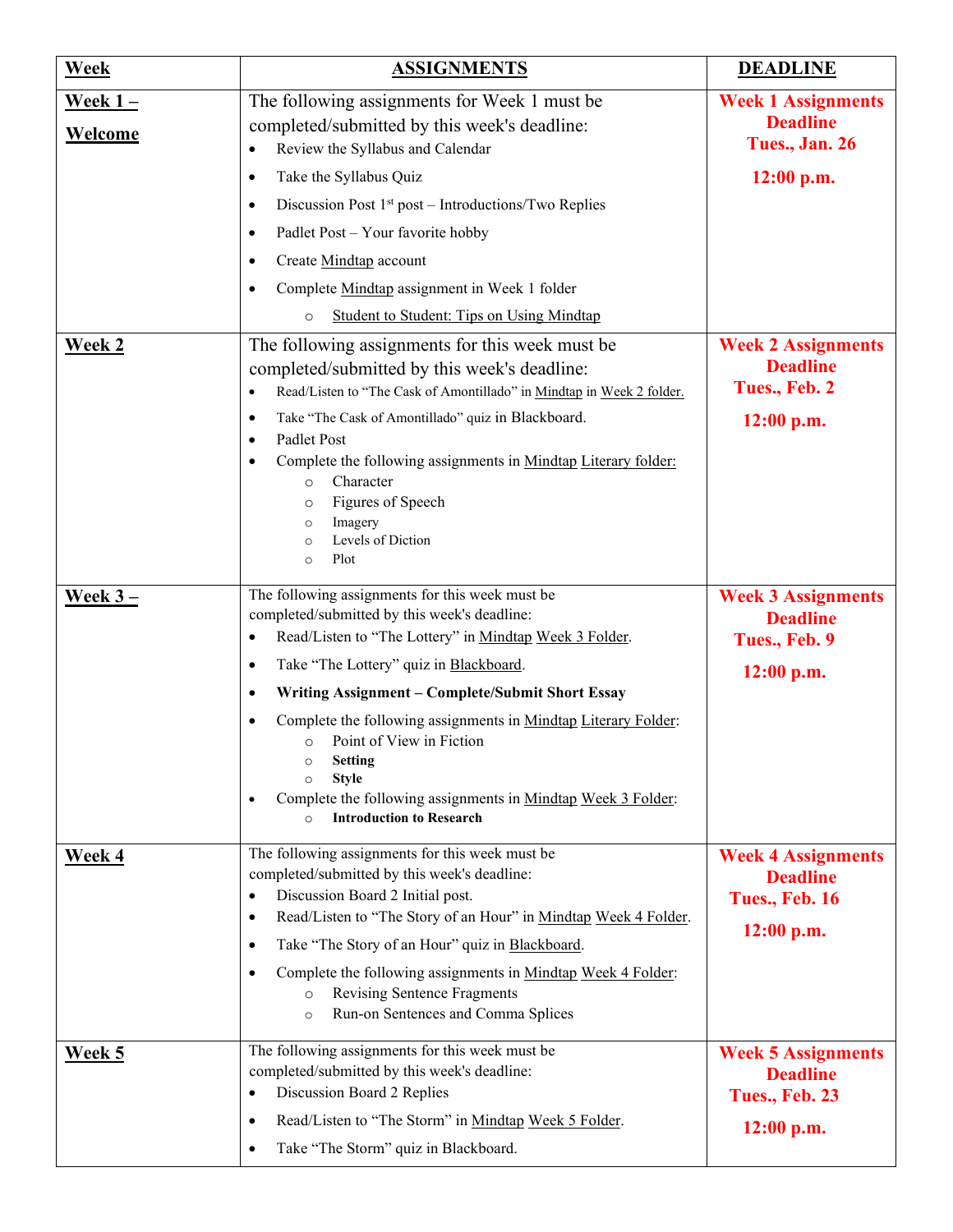|                     | Writing Assignment - Begin Work on Short Story Character<br>$\bullet$                                              |                                              |
|---------------------|--------------------------------------------------------------------------------------------------------------------|----------------------------------------------|
|                     | Analysis.                                                                                                          |                                              |
|                     | Complete the following assignments in Mindtap Week 5 Folder:<br>$\bullet$<br><b>Quotation Marks</b><br>$\circ$     |                                              |
|                     | Paraphrasing, Summarizing, and Quoting<br>$\circ$                                                                  |                                              |
| Week 6              | The following assignments for this week must be<br>completed/submitted by this week's deadline:                    | <b>Week 6 Assignments</b><br><b>Deadline</b> |
|                     | Read/Listen to "A Rose for Emily" in Mindtap Week 6 Folder<br>$\bullet$                                            | Tues., Mar. 2                                |
|                     | Take "A Rose for Emily" quiz in Blackboard.<br>$\bullet$                                                           | 12:00 p.m.                                   |
|                     | Take the Quotation and Paraphrase Quiz<br>$\bullet$                                                                |                                              |
|                     | Post in Padlet<br>$\bullet$                                                                                        |                                              |
|                     | Writing Assignment - Continue work on Short Story<br>$\bullet$                                                     |                                              |
|                     | <b>Character Analysis.</b>                                                                                         |                                              |
|                     | Complete the following assignments in Mindtap Literary Folder:<br>$\bullet$                                        |                                              |
|                     | Theme in Fiction<br>$\circ$<br>Tone<br>$\circ$                                                                     |                                              |
| Week 7              | The following assignments for this week must be                                                                    | <b>Week 7 Assignments</b>                    |
|                     | completed/submitted by this week's deadline:                                                                       | <b>Deadline</b>                              |
|                     | Read/Listen to "The Yellow Wallpaper" in Mindtap Week 7<br>$\bullet$                                               | Tues., Mar. 9                                |
|                     | Folder.                                                                                                            | $12:00$ p.m.                                 |
|                     | Take "The Yellow Wallpaper" quiz in Blackboard.<br>$\bullet$                                                       |                                              |
|                     | Discussion Board 3 Initial Post<br>$\bullet$                                                                       |                                              |
|                     | Writing Assignment - Complete/Submit Short Story Character<br>$\bullet$                                            |                                              |
|                     | Analysis                                                                                                           |                                              |
|                     | Complete the following assignments in Mindtap Week 7 Folder:<br>$\bullet$                                          |                                              |
|                     | <b>Evaluating and Using Sources</b><br>$\circ$<br>Conducting Research in Databases<br>$\circ$<br>Commas<br>$\circ$ |                                              |
| Week 8              | The following assignments for this week must be                                                                    | <b>Week 8 Assignments</b>                    |
|                     | completed/submitted by this week's deadline:                                                                       | <b>Deadline</b>                              |
|                     | Read/Listen to "Everyday Use" in Mindtap Week 8 Folder.                                                            | <b>Tues., Mar. 16</b>                        |
|                     | Take "Everyday Use" quiz in Blackboard.<br>$\bullet$                                                               | $12:00$ p.m.                                 |
|                     | Discussion Board 3 Replies.<br>$\bullet$                                                                           |                                              |
|                     | Complete the following assignments in Mindtap Week 8 Folder:<br>$\bullet$<br>Citing Sources: MLA Format<br>$\circ$ |                                              |
| $Weak 9 -$          |                                                                                                                    |                                              |
| <b>Spring Break</b> | <b>MARCH 15 - 19</b>                                                                                               | <b>HAVE FUN!!</b>                            |
| Week 10             | The following assignments for this week must be                                                                    | Week 10                                      |
|                     | completed/submitted by this week's deadline:<br>Read "Drenched in Light" in Mindtap Week 10 Folder.<br>$\bullet$   | <b>Assignments</b><br><b>Deadline</b>        |
|                     | Take "Drenched in Light" quiz in Blackboard.<br>$\bullet$                                                          | Tues., Mar. 30                               |
|                     | Padlet Post.<br>$\bullet$                                                                                          |                                              |
|                     |                                                                                                                    | $12:00$ p.m.                                 |